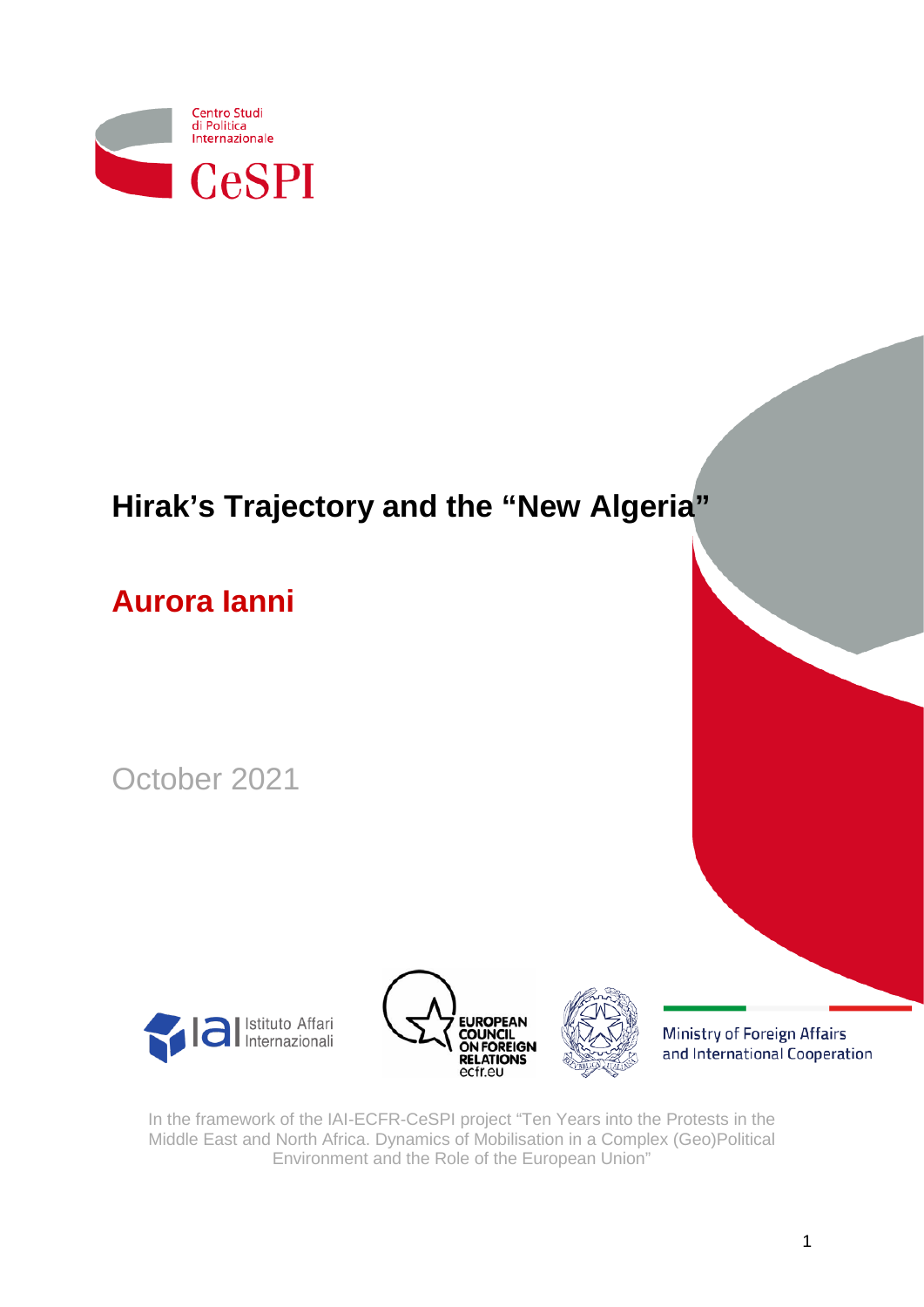## **Sommario**

**Abstract**: In February 2019 popular protests erupted throughout Algeria. This inclusive and peaceful movement, commonly referred to as Hirak, started the so-called "revolution of smiles" over President Bouteflika's attempt to seek a fifth term in office, asking for the removal of the old political system. More than two years after the beginning of the mobilisation, military interference in politics remains strong, the new president is considered as an emanation of the former regime and the Hirak's demands are still unmet. Neither a constitutional referendum nor early legislative elections have helped those in power to gain popular legitimacy. With the authorities more committed to repression than opening towards the movement, political change in the country has yet to come. Meanwhile, Algeria's relations with its foreign partners seem to have not been affected.

**Aurora Ianni**: Research Fellow at the Centro Studi di Politica Internazionale (CeSPI). Paper prepared in the framework of the IAI-ECFR-CeSPI project "Ten Years into the Protests in the Middle East and North Africa. Dynamics of Mobilisation in a Complex (Geo)Political Environment and the Role of the European Union". This publication has benefited from the financial support of the Policy Planning Unit of the Italian Ministry of Foreign Affairs and International Cooperation pursuant to art. 23-bis of Presidential Decree 18/1967 and of the Compagnia di San Paolo Foundation. The views expressed in this report are solely those of the author and do not necessarily reflect the views of the Italian Ministry of Foreign Affairs and International Cooperation and of the Compagnia di San Paolo Foundation.

Paper prepared in the framework of the IAI-ECFR-CeSPI project "Ten Years into the Protests in the Middle East and North Africa. Dynamics of Mobilisation in a Complex (Geo)Political Environment and the Role of the European Union". This publication has benefited from the financial support of the Policy Planning Unit of the Italian Ministry of Foreign Affairs and International Cooperation pursuant to art. 23-bis of Presidential Decree 18/1967. The views expressed in this report are solely those of the author and do not necessarily reflect the views of the Italian Ministry of Foreign Affairs and International Cooperation.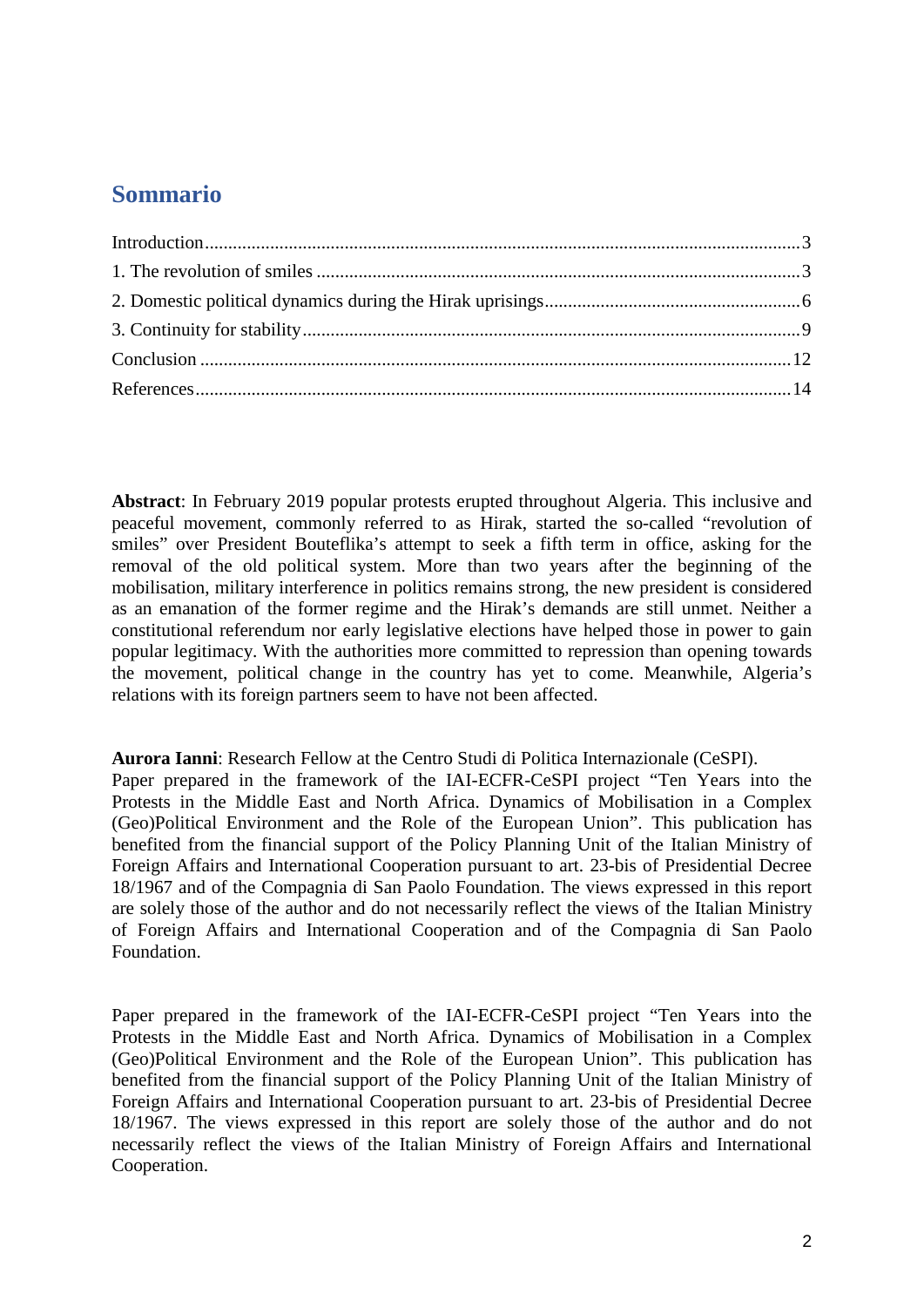#### <span id="page-2-0"></span>Introduction

In February 2019 the so-called "revolution of smiles" spread throughout Algeria. President Abdelaziz Bouteflika's announcement that he would seek a fifth term in office triggered an unprecedent popular mobilisation calling for the removal of the old political system. Although the country's recent history was marked by social and political "unrests", Algeria was spared by the so-called first wave of Arab uprisings that rocked the Middle East and North African region in 2011.

Indeed, even though protests did occur in Algeria as well, they did not bring changes in the system of power. The popular demands for more freedoms and socio-economic opportunities (although they also included calls for social justice and democracy) [1](#page-0-0) were soothed particularly through an expansion of social benefits. The government increased public spending and wages, granted loans for enterprises run by young entrepreneurs as well as for housing, all paid for by oil and gas exports' revenues. In addition, in 2012, in a speech that was considered historic, Bouteflika called on the youth to take charge of the country and asked the old guard to take a step back,<sup>[2](#page-2-2)</sup> while announcing a series of reforms including a constitutional revision. The government also increased women's representation in parliament, setting a 30 per cent quota of seats for female deputies. While these openings were more cosmetic than substantial, both legislative and local elections confirmed the majority of votes and seats of the National Liberation Front (FLN) and the National Rally for Democracy (RND). Furthermore, public concerns about instability in neighbouring Libya and the threat of terrorism, together with the very much persistent legacy of destruction of the 1990s civil war, helped the regime keep control of the situation. Such "Algerian exceptionalism" was not going to last, however.

## <span id="page-2-1"></span>1. The revolution of smiles

The socio-economic situation of Algeria has been deteriorating since 2014, when hydrocarbon prices started to decline. As a result, in the following years, due to the fall and mismanagement oil revenues and to a lack of investment in diversification, the government has not been able to strengthen its welfare system. On the eve of the protest movement, the high rate of youth (aged 15–24) unemployment, which oscillated around 30 per cent in both 2018 and 2019, the state of public services (particularly education and health) and the level of corruption<sup>[3](#page-2-3)</sup> were major factors of social anger.

<span id="page-2-4"></span>The hallmark of Bouteflika's twenty-year rule (1999–2019) was a system of power marked by corruption and patronage towards business groups, ministers, officials and other authorities to secure his power and that of his entourage (main governmental political parties, economic elites, among the others). Massive clientelism typically deriving from rentier

<sup>1</sup> For a broader analysis see Andrea Dessì, "Algeria at the Crossroads, between Continuity and Change", in *IAI* 

<span id="page-2-2"></span>*Working Papers*, No. 11|28 (September 2011), https://www.iai.it/en/node/3379.<br><sup>2</sup> Gian Paolo Calchi Novati and Caterina Roggero, *Storia dell'Algeria indipendente. Dalla guerra di liberazione a Bouteflika, Milano, Bompian* 

<sup>&</sup>lt;sup>3</sup> Michael Robbins, *The 2019 Algerian Protests*, Arab Barometer, August 2019,

<span id="page-2-3"></span>https://www.arabbarometer.org/wp-content/uploads/ABV\_Algeria\_Protests\_Public-Opinion\_Arab-Barometer\_2019.pdf.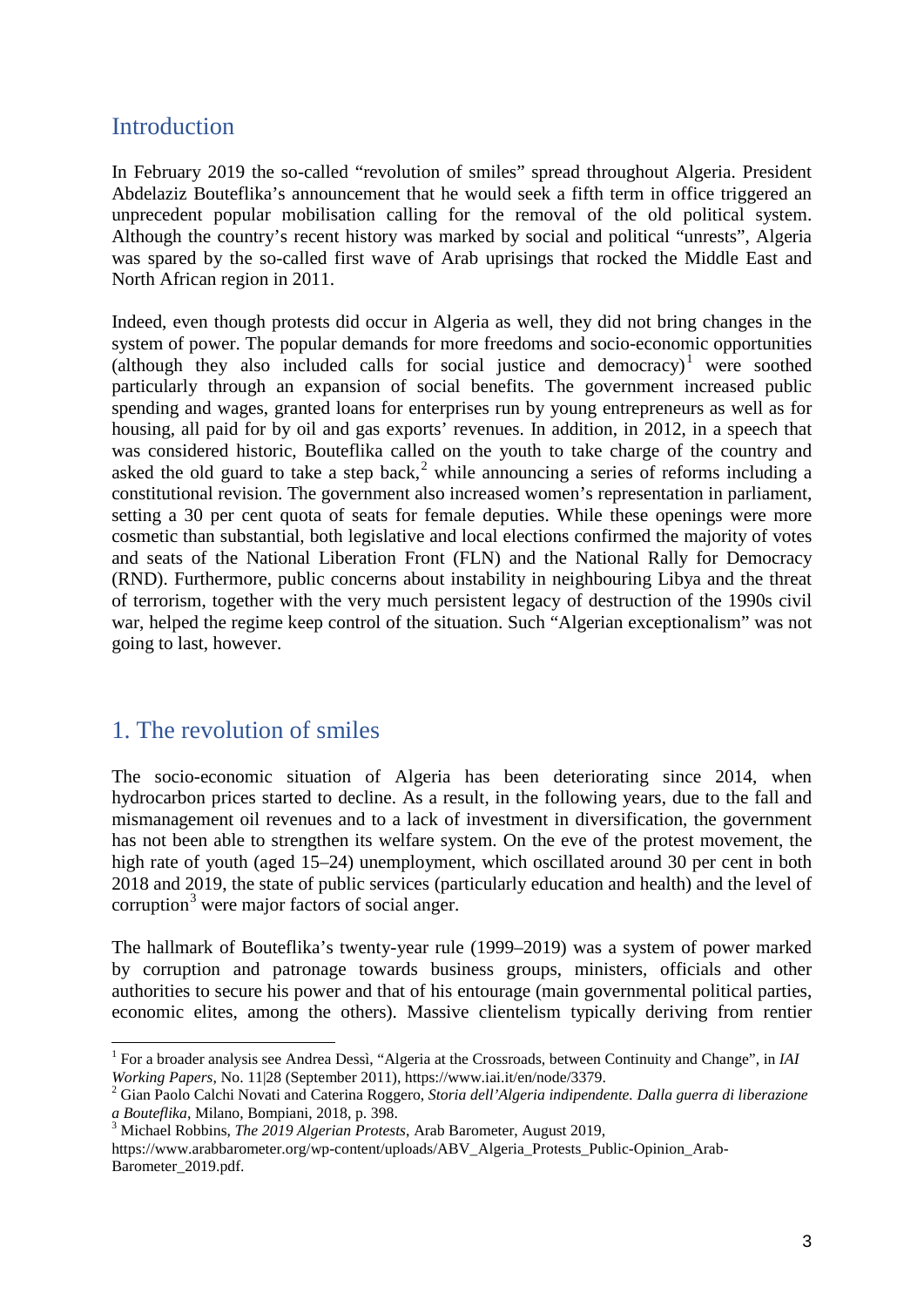economies, the lack of government transparency and the low independence of the judiciary contributed to the high level of internal corruption. In 2019 Freedom House classified Algeria as "not free" and the Corruption Perceptions Index ranked Algeria 106th out of 180 countries.[4](#page-2-4) Bouteflika's seeking re-election – despite his debilitating stroke in 2013 and his sporadic appearances in public since then – was seen a manoeuvre to keep this system in place. However, in 2019 the deep economic crisis made it overly difficult for this rentier system to win over domestic unrest. Furthermore, the insistence on the "provision of security," a claim used by the political class to legitimate itself since the end of the civil war, seemed to have lost sway. Young generations do not have living memories of these events. In addition, support to the Hirak from popular figures from the time of the battle of Algiers<sup>[5](#page-3-0)</sup> during Algeria's struggle for independence, delegitimised the claim to revolutionary legacy that former governments used to remain in power.<sup>[6](#page-3-1)</sup>

The Hirak started its marches with a broad social base, involving people from all walks of lives regardless of social, ethnic, religious and political backgrounds. Remarkably, the percentage of women's participation in the street demonstration was high – this does not come as a surprise considering the long tradition of women's activism in Algerian history. In March 2019, numerous Algerian feminists from the civil society organisations as well as students and intellectuals developed and shared a declaration underlining the need for full equality between citizens, regardless of gender, class, religion or beliefs for constructing a common future, while paving the way for their participation in the Hirak's weekly demonstrations with the set-up of the "feminist square" (*Carré féministe*).[7](#page-3-2)

Slogans such as "*No à le mandate de la honte*" (No to the term of shame) and "*Karama*" (Dignity) were campaigned during weekly marches against the fifth term of Bouteflika and for the removal of all the figures associated with him. Regime change was the main demand cementing the mobilisation of the Hirak, which however went further in asking for a real civilian-run state, the independence of the judiciary, the rule of law and freedom of the media, among other things. In addition, the presence of women also favoured an intra-Hirak debate in terms of gender equality demands.<sup>[8](#page-3-3)</sup>

Core successful strategies of the Hirak were both its peaceful nature, to which the presence of women seems to have contributed,<sup>[9](#page-3-4)</sup> and its use of humour. Memes and jokes directed to Bouteflika and his affiliates, comedically twisted public official speeches, as well as political caricatures were among the means used to express discontent towards those in power.<sup>[10](#page-3-5)</sup> In

<sup>4</sup> Transparency International, *Corruption Perceptions Index 2019*, 2020, p. 3, https://www.transparency.org/en/publications/corruption-perceptions-index-2019.<br><sup>5</sup> See as an example, the participation of Djamila Bouhired, hero of the battle of Algiers.

<span id="page-3-0"></span>

<span id="page-3-1"></span><sup>&</sup>lt;sup>6</sup> For a broader anlysis see Yahia Zoubir, "The Algerian Crisis: Origins and Prospects for a 'Second Republic'", in Al Jazeera Centre for Studies Reports, 21 May 2019, https://studies.aljazeera.net/en/node/1620.

<span id="page-3-2"></span><sup>&</sup>lt;sup>7</sup> Saadia Gacem et al., "Femmes algériennes pour un changement vers l'égalité", in *El Watan*, 21 March 2019, https://www.elwatan.com/?p=565017.<br><sup>8</sup> Some activists preferred avoiding ideological divisions to keep the movement united around the central aim of

<span id="page-3-6"></span><span id="page-3-3"></span>regime change. Some others, especially feminists and members of progressive associations/parties, considered the 2019 uprising to be the right time for putting gender equality issues on the table. See Tin Hinane el Kadi, "Women's Role in Algerian Pro-Democracy Movement", in Lorenzo Coslovi et al., "Women in Transition: The Role of Women and the Arab Springs 2.0", in *CeSPI Research Reports*, December 2020, p. 35-42, https://www.cespi.it/en/node/1646.

<span id="page-3-4"></span> $9$  Ibid.

<span id="page-3-5"></span><sup>&</sup>lt;sup>10</sup> Hivem Cheurfa, "The Laughter of Dignity: Comedy and Dissent in the Algerian Popular Protests", in *Jadaliyya*, 26 March 2019, https://www.jadaliyya.com/Details/38495.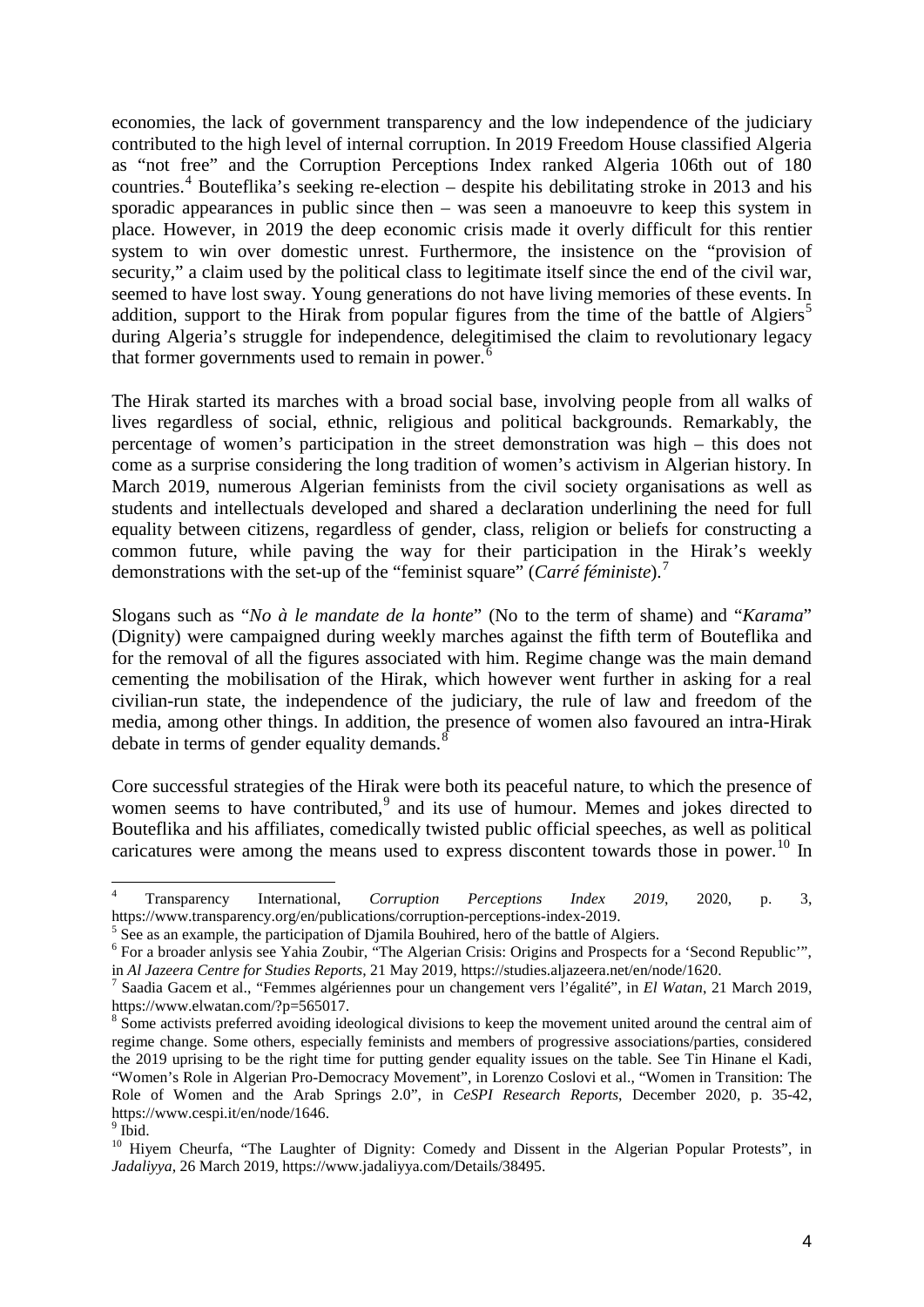addition, the leaderless nature of the Hirak favoured its capacity to gain massive participation. The choice of not linking protests to any ideology and focusing on regime change helped to bring together a great number of people.

Unlike what happened in 2010–2011, protests were now more linked to political demands "over the social and economic ones previously made".<sup>[11](#page-3-6)</sup> The main target of the Hirak was directly the system of power. In addition, it seems that the strength of this movement was to have learnt from the mistakes that occurred in neighbouring countries after the 2011/12 uprisings: together with the removal of the ruling elite, the Hirak asked for the end of military interference in politics. Furthermore, some analysts noted that most Islamists who took part in the protests did so as national, rather than Islamists,  $12$  united in the demands for regime change. The regime has tried to foment identity-based fractures within the movement, for instance by arresting demonstrators holding the Amazigh flag under charges of undermining national unity,<sup>[13](#page-4-1)</sup> but the Hirak remained united. The inclusiveness of this uprising thus made those in power unable to apply a *divide et impera* approach to weaken or co-opt some of its various segments. The decentralised organisation of marches through Facebook pages spreading messages throughout Algeria and avoiding government-controlled media channels, made the movement hard to be discredited or controlled, at least until the covid-19 pandemic spread throughout the country.

Rallies were continuously held until covid-19 started to become a challenge for street demonstrations. The decision to stop rallies in March 2020 was due, apart for governmental bans, to a request coming from different actors taking part in the protests, to avoid the spread of the virus. During the pandemic, the Hirak switched to online activism, through Facebook groups and web platforms. This virtual version was also supported by many representatives of the Algerian diaspora. Among them were Algerian columnists from all over the world who work with the *Radio Corona Internationale* station, founded to deal with the evolution of protests in the face of the covid-19.<sup>[14](#page-4-2)</sup> Furthermore, the movement reinvented itself also in the role of "service provider" during the pandemic, mobilising supplies for hospitals trying to cope with the shortcomings of the Algerian health infrastructures. In addition, it was involved in raising awareness campaigns on the risks of covid-19 and promoting phone-based medical consultations with doctors to reduce hospital visits.<sup>[15](#page-4-3)</sup>

Meanwhile, (online) initiatives such as Nida 22 were launched to both keep the mobilisation alive and open an intra-Hirak debate for coordinating different activists of the movement. The collective advocated for the full sovereignty of the people within the framework of a civil, democratic and civilian system, the respect for human and citizens' rights, individual and collective freedoms, equality between citizens, a state governed by the rule of law,

<sup>&</sup>lt;sup>11</sup> Inès Osman, "Algeria: The Arab Spring's Late Bloomer?", in *Tahrir Institute for Middle East Policy Analysis*,

<span id="page-4-0"></span><sup>9</sup> February 2021, https://timep.org/commentary/analysis/algeria-the-arab-springs-late-bloomer. <sup>12</sup> Aili Mari Tripp, "Beyond Islamist Extremism: Women and the Algerian Uprisings of 2019", in *CMI Briefs*, No. 2019:09 (October 2019), https://www.cmi.no/publications/6983.

<span id="page-4-1"></span><sup>&</sup>lt;sup>13</sup> Mahpari Sotoudeh, "Successes and Shortcomings: How Algeria's Hirak Can Inform Lebanon's Protest

<span id="page-4-2"></span>Movement", in *Middle East Institute Articles*, 3 June 2020, https://www.mei.edu/node/81308.<br><sup>14</sup> Sara Zanotta, "Hirak Behind Closed Doors. The Evolution of Algerian Protest Movement while Facing Coronavirus", in *NAD*, 24

<span id="page-4-3"></span><sup>&</sup>lt;sup>15</sup> Elizia Wolkmann, "Algeria's Protesters Say Covid-19 Will Not Kill Movement, Just Transform It", in *Al-Monitor*, 3 April 2020, https://www.al-monitor.com/node/25371.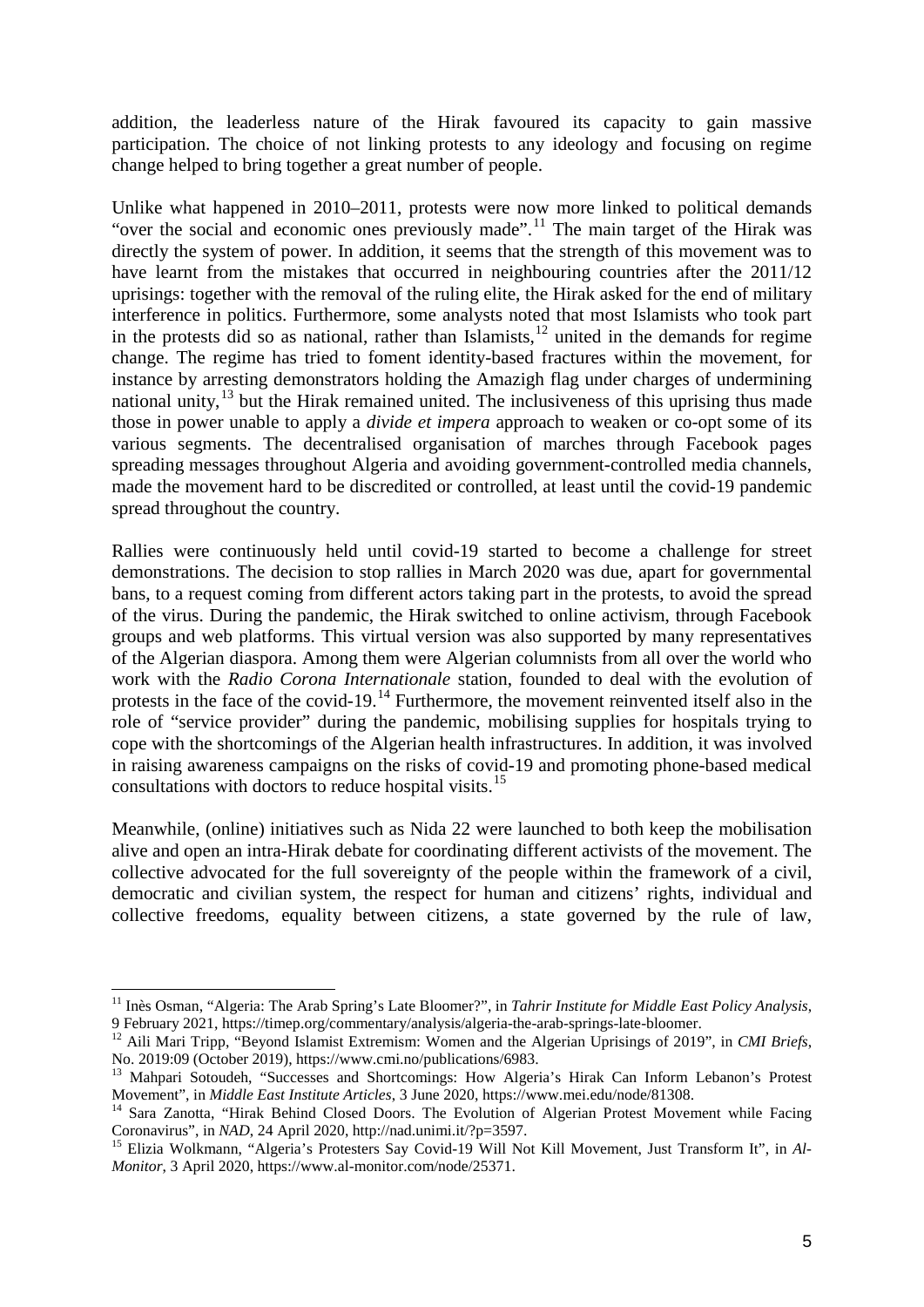independence of the judiciary, and the separation and balance between powers, among other claims. [16](#page-4-1)

## <span id="page-5-0"></span>2. Domestic political dynamics during the Hirak uprisings

The military apparatus has played a fundamental role in arbitrating internal political dynamics and favouring presidential appointments since Algeria's independence. 2019 was no exception. With social tensions emerging, the generals put political representatives aside to temporarily take control, in the attempt to safeguard their economic and political privileges effectively managing the interim phase leading to the presidential elections.

Indeed, in March 2019, the chief of staff Algeria's armed forces, Ahmed Gaïd Salah, demanded the immediate resignation of Bouteflika referring to article 102 of the constitution, which allows for "the president's removal on grounds of ill health".<sup>[17](#page-5-1)</sup> The presidential removal in April was arguably a way for the military to maintain power by meeting people's demands. But this move did not translate into a halt of the Hirak. The resignation of President Bouteflika was considered just a half victory by the people, who kept on asking for regime change. With slogans such as "*Dawla madaniyya mashi askariyya*" (civil and not military state), demonstrators strived for the establishment of a truly democratic state run by civilians rather than a feckless civilian-led government that is managed by the military.

The response to social turmoil of the ruling elite in the past two years has relied on four pillars: the holding of presidential elections, the revision of the constitution, early legislative elections and the repression of opposition activists.

Due the massive boycott by the Hirak, elections were postponed from April to July but due to the lack of viable candidates they were held only in December. Although protesters were asking to postpone the vote until the military and the old guard had quit politics,<sup>[18](#page-5-2)</sup> the five candidates who ran for the presidency in December either supported Bouteflika or had participated in his government. These elections were thus seen by both the Hirak and many political opposition forces as a fraudulent way to restore the old power.

This raises the question as to why the Hirak, which had the support (to varying degrees) of many opposition parties, did not transform into a politically more structured organisation. One reason is the nature of the movement. The inclusiveness of the Hirak has been an asset in terms of mass mobilisation, but has also brought challenges in terms of representation. In addition, the Hirak uprising represented for many protesters the first time they became interested and invested in political issues, as mistrust towards politics was widespread during the Bouteflika era. Such mistrust was extended to politics at large, which may explain why the transition from movement to party for the Hirak was anything but natural. Nor was the

<span id="page-5-3"></span><sup>16</sup> Abdelghani Aichoun, "'Nida 22', une initiative pour une concertation autonome intra-hirak", in *El Watan*, 22 October 2020, https://www.elwatan.com/?p=681461.

<span id="page-5-1"></span><sup>&</sup>lt;sup>17</sup> James McDougall, "How Algeria's Army Sacrificed a President to Keep Power", in *BBC News*, 6 April 2019, https://www.bbc.com/news/world-africa-47821980.

<span id="page-5-2"></span><sup>&</sup>lt;sup>18</sup> Joane Serrieh, "Algeria Holds Presidential Election as Thousands Demonstrate against Vote", in *Al Arabiya*, 12 December 2019, https://ara.tv/y5hyg.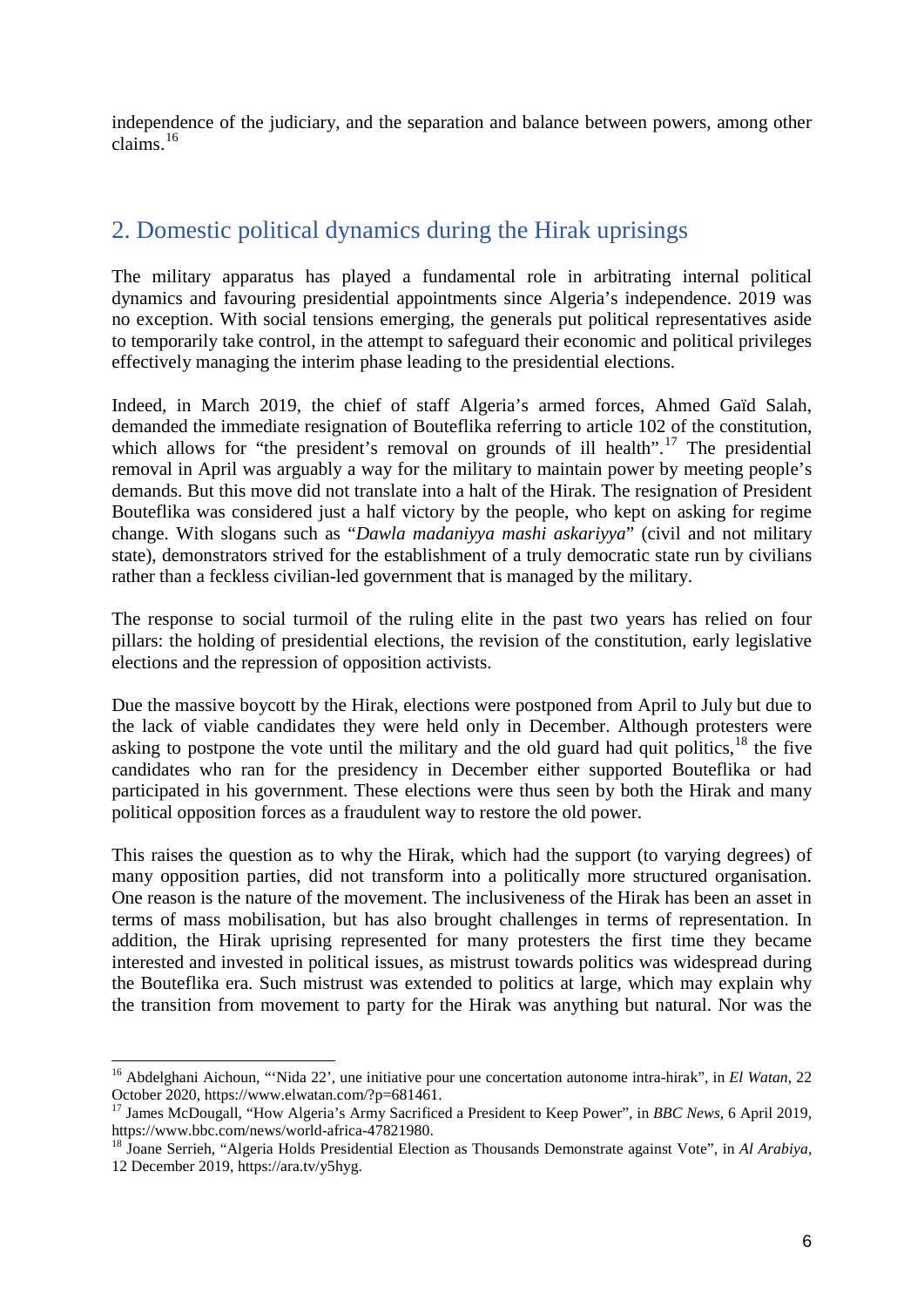incorporation of the Hirak into the existing opposition a goal the movement was really eager for.

Many opposition figures were systematically co-opted by the regime and their interests seemed more linked to accessing benefits deriving from parliamentary participation (high salaries, parliamentary seats, etc.) than the struggle for democracy.<sup>[19](#page-5-3)</sup> Their participation in elections – except for some occasional boycotts – in the past two decades to some extent validated the process they were trying to oppose. The fact that the February 2019 protests were not organised by any of the political entities in Algeria in some way attests to "the rift between the people and the political elite".<sup>[20](#page-6-0)</sup>

When Abdelmadjid Tebboune, former prime minister in the Bouteflika era, won the elections with the lowest turnout ever (around 40 per cent), it was clear that he lacked popular legitimacy. Nevertheless, he soon declared his readiness to "extend a hand to the Hirak" for the making of a "New Algeria" and promised an amended constitution.<sup>[21](#page-6-1)</sup> The promise of both political reforms and constitutional amendments usually follows internal crises in Algeria and shows similarities with the agenda that Bouteflika implemented to cope with the 2010/11 protests. This time, however, the movement did not recognise the new president, and relations further worsened when the pandemic spread throughout the country forcing the protests to halt physically. Tebboune's open hand towards the Hirak was thus soon replaced by a more robust counter reaction.

Initially, the authorities presented restrictions to public gatherings as a temporary measure, but they soon opened the way to repression, especially of activists. According to Human Rights Watch, courts sentenced and jailed leading Hirak figures between March and April 2020 on charges of harming national unity, excluding them from the pardon that freed around 5,000 inmates to reduce overcrowding of prisons during the pandemic.<sup>[22](#page-6-2)</sup> In addition, in April 2020 a bill was approved to criminalise the breaking of lockdown measures and the spreading of "fake news" harming national unity. [23](#page-6-3) As a result, privately owned news and radio websites were blocked.

<span id="page-6-4"></span>The constitutional revision was announced while the repression was going on. Presented as a flagship initiative by Tebboune's government to meet the Hirak's demands, people were called to vote on 1 November 2020. The date was symbolic as it was the anniversary of the start of Algerian war of independence against France. Again, due to a boycott championed by the Hirak, participation was at a record low (around 24 per cent), a proof the Hirak had not lost its mobilisation strength.

<sup>&</sup>lt;sup>19</sup> Dalia Ghanem, "Limiting Change through Change: The Key to the Algerian Regime's Longevity", in *Carnegie Reports*, April 2018, https://carnegieendowment.org/publications/76237.<br><sup>20</sup> Ismail Yaylaci and Muhammad Amasha, *Islamist Movements and Parties in the Algerian Uprising*, Istanbul,

<span id="page-6-0"></span>Al-Sharq Strategic Research, 10 July 2020, p. 18, https://research.sharqforum.org/?p=16188. <sup>21</sup> "Algérie. Le nouveau président Tebboune 'tend la main' au mouvement de contestation", in *Ouest France*, 13

<span id="page-6-1"></span>December 2019, https://www.ouest-france.fr/monde/algerie/algerie-le-nouveau-president-tebboune-tend-la-

<span id="page-6-2"></span><sup>&</sup>lt;sup>22</sup> Eric Goldstein, "During Pandemic, Algeria Tightens Vise on Protest Movement", in *HRW Dispatches*, 19 April 2020, https://www.hrw.org/node/341495.

<span id="page-6-3"></span><sup>23</sup> Committee to Protect Journalists, *Algeria Blocks 3 News Websites and Criminalizes False News*, 22 April 2020, https://cpj.org/?p=37342.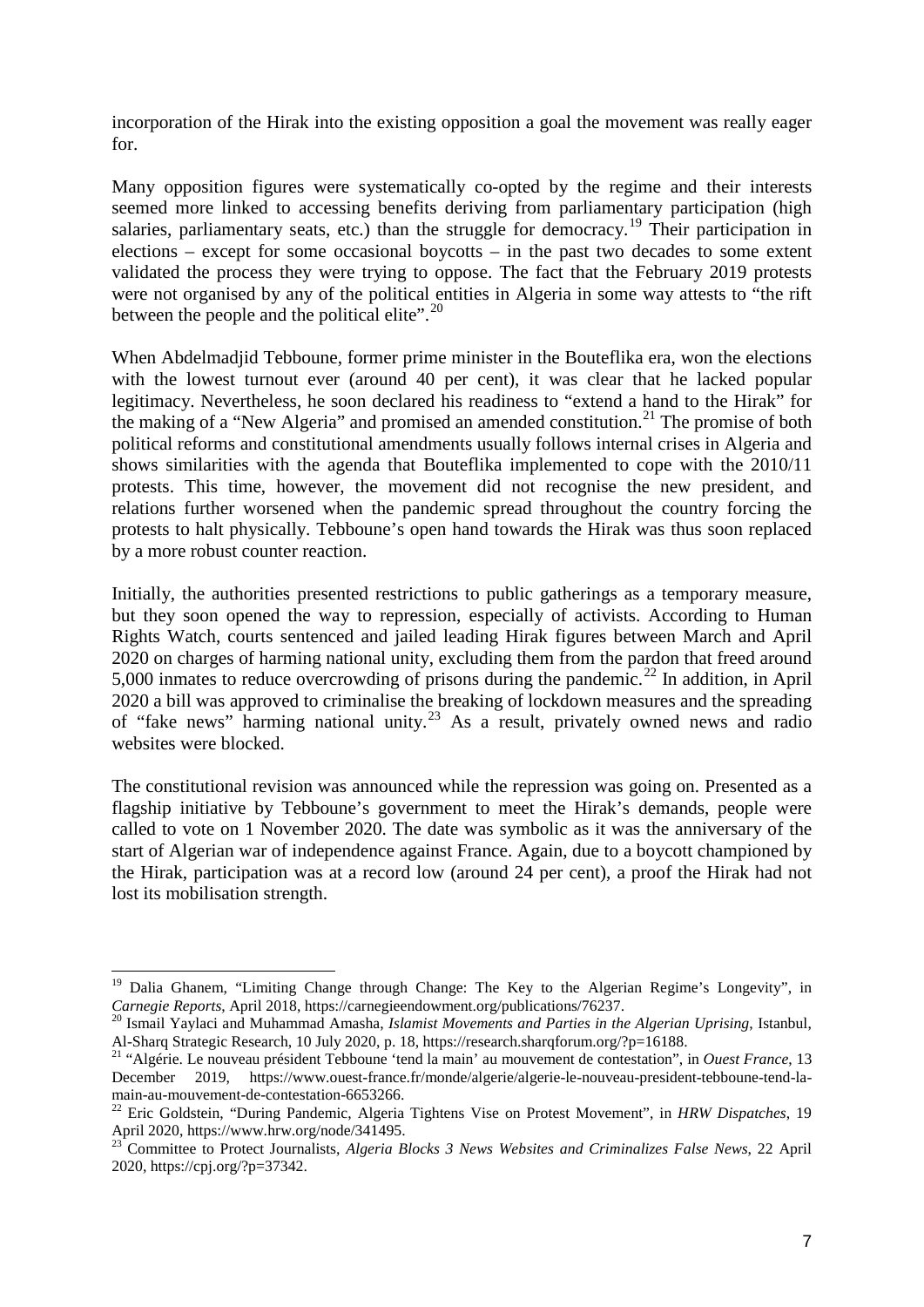The government presented the new provisions as a "radical change in the system of governance" aimed at preventing corruption, reinforcing both transparency in the management of public funds and separation of powers, and giving social justice and freedom of the press a solid legal basis. [24](#page-6-4) Yet, these changes did not go so far. For instance, while the president can stay in office for two terms maximum, he retains considerable influence over the judiciary.<sup>[25](#page-7-0)</sup> In addition, widespread repression against activists confirms that the guarantees around the freedom of the press remain on paper only. Interestingly, however, as had already happened in 2012 following internal turmoil, the Algerian government opened up to women's rights. The November 2020 constitution contains provisions to improve women's protection as well as women's political participation. Experts note, however, that these steps are more smokescreen than anything else considering that the constitutional reform was approved in a repressive context and that the regressive Family Code – which reduces women's social status to the one of minors  $-$  is still in force.<sup>[26](#page-7-1)</sup>

As for the commitment to transparency, the fact that the health status of Tebboune, who contracted covid-19 at the end of October 2020, was not made public brought back memories of the concealment of Bouteflika's illness.<sup>[27](#page-7-2)</sup> After two months of treatment in Germany, President Tebboune announced his recovery on Twitter and ordered the preparation of a new election law "to begin the post constitution phase".<sup>[28](#page-7-3)</sup> At the end of February 2021, Tebboune called for the dissolution of the parliament, early legislative elections and a government reshuffle while announcing a pardon for dozens of jailed Hirak activists.<sup>[29](#page-7-4)</sup> These provisions, however, seemed just a tool to undermine renewed Hirak street protests. In the same period an attempt was also made to target the Algerian diaspora, which has played an important role in maintaining the "flame of the Hirak"[30](#page-7-5) particularly during the pandemic. A draft law was announced at the beginning of March 2021 that would have revoked the citizenship of Algerians if found perpetrating, outside the national territory, acts against state interests and national security.<sup>[31](#page-7-6)</sup> The draft law was then withdrawn, due to widespread criticism from civil society organisations.<sup>[32](#page-7-7)</sup> Ahead of the legislative elections, crackdown measures on the Hirak continued and validated concerns about the untrustworthiness of the government. The decision taken by the authorities in May to obtain prior authorisation for demonstrations<sup>[33](#page-7-8)</sup> as well as the mounting repression that followed confirm that the government has undertaken more efforts to undermine the movement and its marches than to meet its demands.

<sup>24</sup> "Algerian Parliament Adopts Draft of Constitutional Reforms", in *Al Jazeera*, 10 September 2020, https://aje.io/txpdn.

<span id="page-7-0"></span><sup>25</sup> Sofian Philip Naceur, "Call for Genuine Democracy", in *D+C*, December 2020, p. 16-17, https://www.dandc.eu/en/node/4516.<br><sup>26</sup> Tin Hinane el Kadi, "Women's Role in Algerian Pro-Democracy Movement", cit.

<span id="page-7-3"></span><span id="page-7-2"></span><span id="page-7-1"></span><sup>&</sup>lt;sup>27</sup> Dalia Ghanem, "'New Algeria' Same as the Old Algeria'', cit.<br><sup>28</sup> Abd al-Razzaq bin Abdullah, "Algeria: President Announces Recovery, New Election Law", in Anadolu *Agency*, 13 December 2020, http://v.aa.com.tr/2075649.

<span id="page-7-4"></span><sup>29</sup> "Algeria's President Calls for Dissolution of Parliament, Elections", in *Arab News*, 18 February 2021, https://arab.news/467np.

<span id="page-7-5"></span><sup>&</sup>lt;sup>30</sup> "In France the Algerian Diaspora Mantains 'the Hirak Flame'", in *The Maghreb Times*, 24 October 2020, https://themaghrebtimes.com/?p=20743.

<span id="page-7-6"></span><sup>31</sup> "Draft Law on Forfeiture of Citizenship Presented", in *Algeria Press Service*, 4 March 2021, https://www.aps.dz/en/algeria/38333.

<span id="page-7-7"></span><sup>&</sup>lt;sup>32</sup> Layne Emery, "Algeria's Multiprolonged Crackdown on the Hirak", in *Tahrir Institute for Middle East Policy*<br>Explainers, 17 August 2021, https://timep.org/explainers/algerias-multipronged-crackdown-on-the-hirak.

<span id="page-7-8"></span><sup>&</sup>lt;sup>33</sup> "Algeria to Ban Unauthorised Protests", in *Al Jazeera*, 9 May 2021, https://aje.io/xm64j.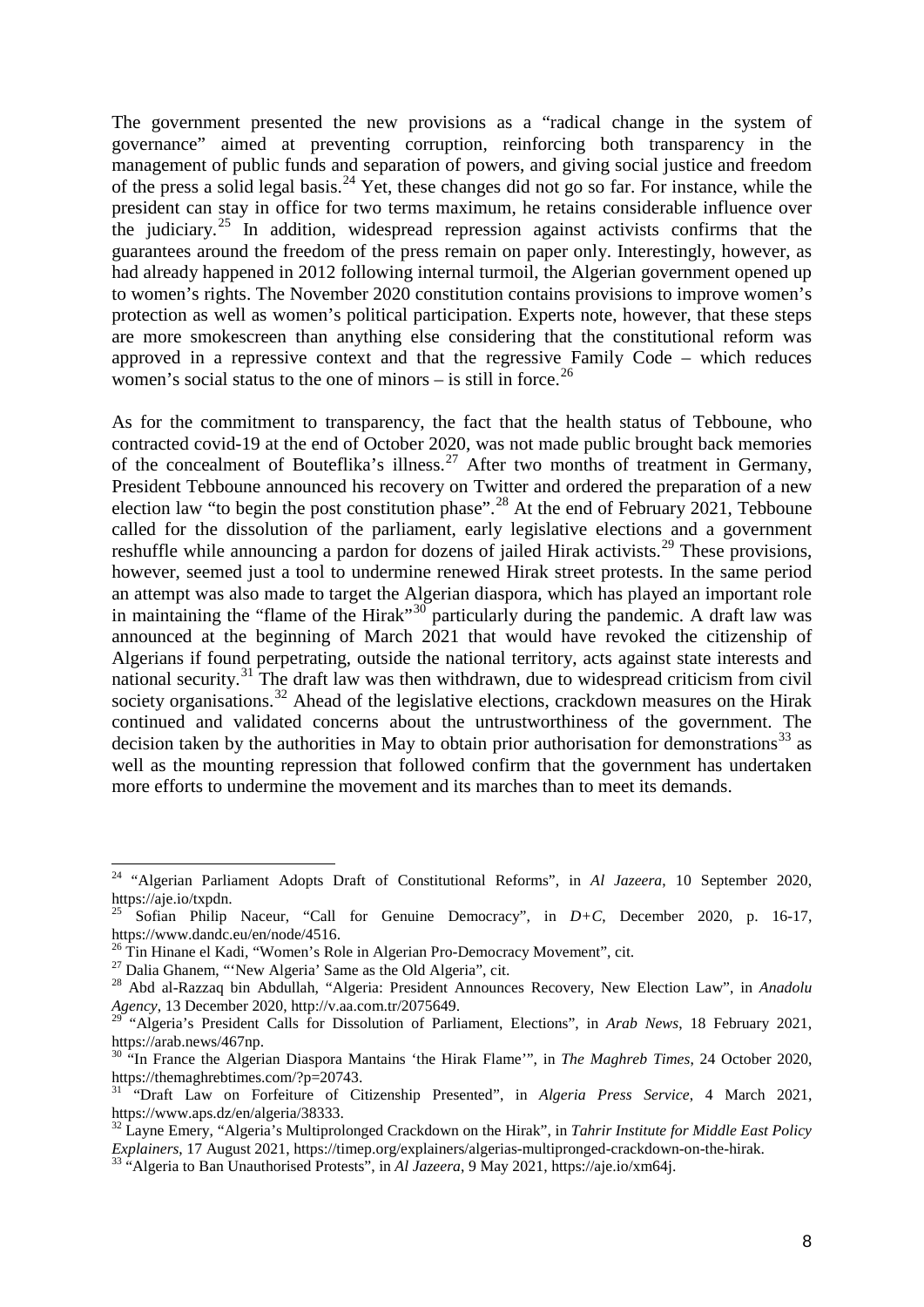Following the largely successful boycott of both the elections and the constitutional referendum, the "New Algeria" promised by the government is hardly in line with the Hirak's requests and, most importantly, does not break with the past. The constitutional amendments as well as the early legislative elections seem to be perceived by the movement as "adjustments" for maintaining the status quo.

A predominant question about whether this impasse may be overcome relates to the actions the Hirak will undertake to make its requests heard. Over the last months there has been a kind of divide between those who consider negotiations with authorities without preconditions and "within the pre-existing institutional framework"<sup>[34](#page-7-1)</sup> as the expected solution to the current stalemate, and those who think that the only way to establish the rule of law is "a consensual yet radical institutional makeover". Another interesting issue regards the position of the Islamists within the Hirak. Some actors call for a depoliticised approach to facilitate dialogue among the different souls of the movement and avoid fragmentation.<sup>[35](#page-8-1)</sup> Others are worried about the endorsement of the protests by Rachad, an exile group of Islamist militants,<sup>[36](#page-8-2)</sup> fearing a potential Islamist takeover. But this appears more like a "threat" fuelled by those in power<sup>[37](#page-8-3)</sup> rather than a real risk in Algeria today. This is due both to the fact that Rachad "has no monopoly on Islamic discourse in Algeria"<sup>[38](#page-8-4)</sup> and that Islamists, in general terms, are far from being the unanimous emblem of political opposition. During the last twenty years, although strongly present culturally and socially, at least moderate Islamists have been politically co-opted by the government, becoming in some cases part of it, even if relegated to a marginal role. This has caused these parties to lose mass public support and to be considered as part of the corrupt system.<sup>[39](#page-8-5)</sup>

To conclude, in an echo of earlier events the government has tried to present itself in a renewed version open to elections and reforms, including constitutional amendments and improvements in women's rights protection. However, the Hirak's calls for boycotting the various election rounds suggest the movement cannot be co-opted with ambivalent openings made "from the top", while its activists remain major targets of arrests and repression.

#### <span id="page-8-0"></span>3. Continuity for stability

While the military has engaged in unfounded charges of foreign-backed support for the movement, the predominant tendency of the Hirak has been, in fact, that of rejecting rather than embracing contributions from abroad.

<span id="page-8-2"></span><span id="page-8-1"></span>

<span id="page-8-6"></span><sup>&</sup>lt;sup>34</sup> Thomas Serres, "Is Algeria's Hirak Dead?", in *Al Jazeera*, 22 February 2021, https://aje.io/hab5h.<br><sup>35</sup> Ibid. <sup>36</sup> Rachad is charged by the Algerian government with gathering former militants from the Islamic Salvati Front (FIS) to infiltrate the Hirak and to harm national unity. See "Algeria Issues 'Terrorism' Warrants for Islamist Activists", in *The Arab Weekly*, 22 March 2021, https://thearabweekly.com/node/52044. <sup>37</sup> In May 2021 both Rachad and the Movement for the Authonomy of Kabile (MAK) were labelled as terrorist

<span id="page-8-3"></span>organisations by the Algerian authorities. See "Algeria Labels Opposition Movements As Terrorist Groups", in *Africa News*, 20 May 2021, https://www.africanews.com/2021/05/19/algeria-labells-opposition-movements-as-

<span id="page-8-4"></span><sup>&</sup>lt;sup>38</sup> Moussa Acherchour, "Algeria's Hirak: Between Concerns of Division and Betting on Unity", in *Bawader*, 19<br>August 2021, https://www.arab-reform.net/?p=19508.

<span id="page-8-5"></span> $\frac{39}{29}$  For a broader analysis see Dalia Ghanem, "The Shifting Foundations of Political Islam in Algeria", in *Carnegie Papers*, April 2019, https://carnegieendowment.org/publications/79047.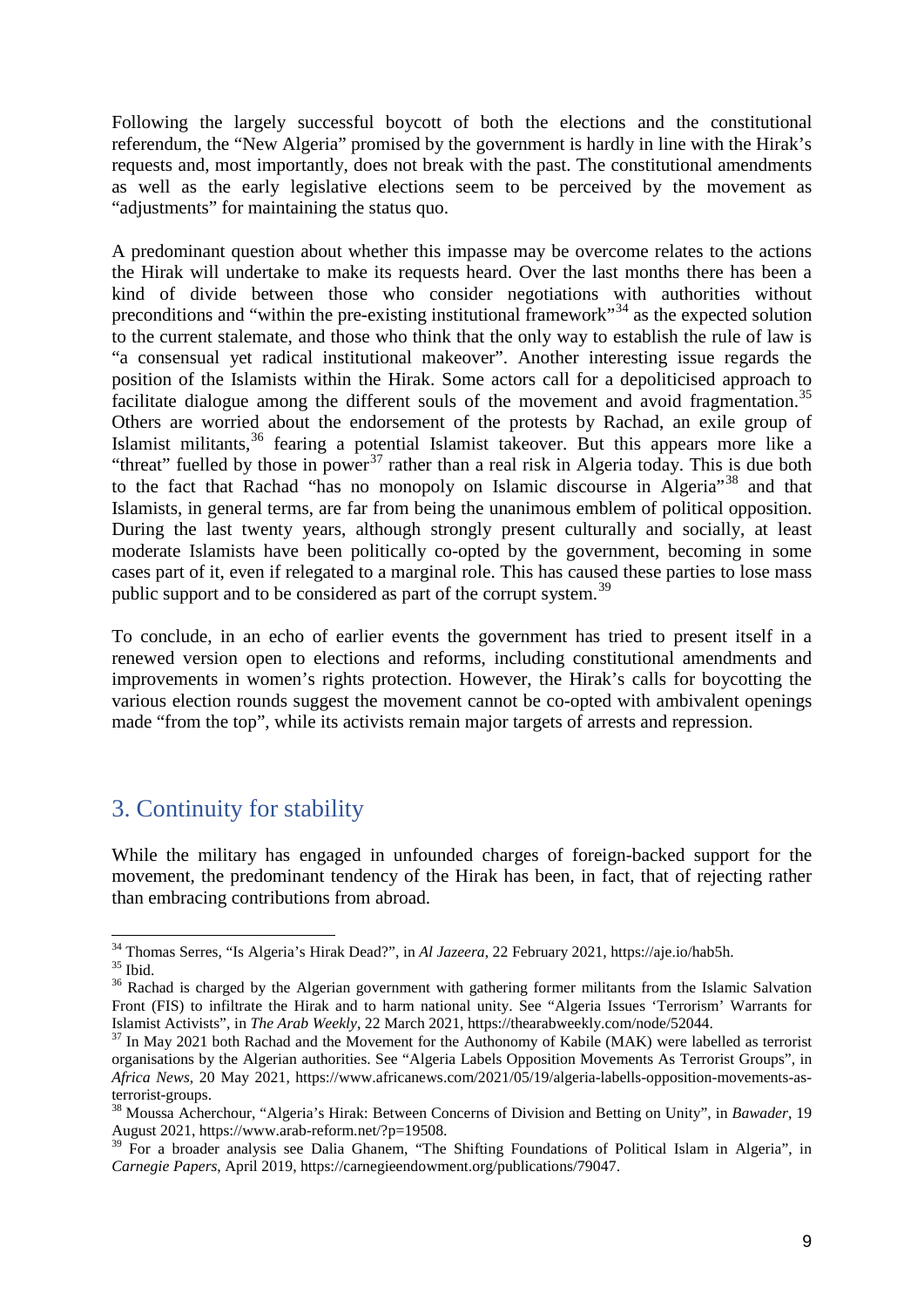Indeed, foreign powers seem to look favourably to the Tebboune government. The intensification of the president's diplomatic activity towards his foreign partners suggests Algerian willingness to demonstrate his reliability as well as the international partners' apparent preference for maintaining (or improving) ties with the country's existing leadership. While showing solidarity with the Hirak and its demands for democracy, economic and security interests linked to Algeria's stability prevail in foreign actors' calculations.

The position of the European Union is emblematic in this sense. In a November 2019 resolution, the European Parliament called for a solution to the crisis in Algeria "based on a peaceful and inclusive political process", while condemning "the arbitrary and unlawful arrests, detainment and intimidation of and attacks on journalists, trade unionists, lawyers, students, human rights defenders and civil society and all peaceful protesters taking part in the peaceful Hirak demonstrations". [40](#page-8-6) Again, in November 2020 the European Parliament condemned the deteriorating situation of human rights in the country expressing its "full solidarity" with the Hirak's demands and calling on the Algerian government to release the detainees sentenced for "exercising their right to freedom of expression". [41](#page-9-0) However, the EU's general policy position on Algeria seems to be that of subordinating democratic values to economic and security interests.

The EU is Algeria's biggest trading partner, with total bilateral trade in goods amounting to 24.9 billion euro in 2020. [42](#page-9-1) Last December, the EU-Algeria Association Council pledged 75 million euros to Algeria to reduce the economic impact of the pandemic crisis.<sup>[43](#page-9-2)</sup> On the same occasion, members of the Association Council discussed "how to strengthen stability in the region and reviewed important issues in their relations such as governance and human rights, economic cooperation and trade, the environment, energy and migration". The EU also supports the implementation of the peace agreement in Mali signed in Algiers in 2015 following an Algerian-led mediation effort, and is aligned with Algerian diplomatic support for a UN-brokered national reconciliation process in Libya. Indeed, in January 2020 Tebboune took part in the Berlin Conference over the future of Libya and after a few days gathered the foreign ministers of Chad, Egypt, Mali, Niger, Sudan and Tunisia in Algiers to discuss a settlement of the crisis.<sup>[44](#page-9-3)</sup> A series of high-level meetings with key Libyan leaders indicated Algeria's support for a UN-backed solution that would involve all warring camps. After the approval of the new Libyan government in March 2021, Tebboune expressed full support to the transition process.<sup>[45](#page-9-4)</sup>

<span id="page-9-5"></span><sup>40</sup> European Parliament, *Resolution on the Situation of Freedoms in Algeria* (P9\_TA(2019)0072), 28 November 2019, https://www.europarl.europa.eu/doceo/document/TA-9-2019-0072\_EN.html. <sup>41</sup> European Parliament, *Resolution on the Deteriorating Situation of Human Rights in Algeria, in Particular the* 

<span id="page-9-0"></span>*Case of Journalist Khaled Drareni* (P9\_TA(2020)0329), 26 November 2020, https://www.europarl.europa.eu/doceo/document/TA-9-2020-0329\_EN.html. <sup>42</sup> European Commission, *European Union, Trade in Goods with Algeria*, 2 June 2021,

<span id="page-9-1"></span>https://webgate.ec.europa.eu/isdb\_results/factsheets/country/details\_algeria\_en.pdf.

<span id="page-9-2"></span><sup>&</sup>lt;sup>43</sup> Council of the European Union, *Press Release on the Occasion of the Video Conference of the Members of the EU-Algeria Association Council, 7 December 2020, https://europa.eu/!Yk37mH.* 

<span id="page-9-3"></span><sup>&</sup>lt;sup>44</sup> "Libya's Neighbours Meet in Algiers in Bid to Diffuse Crisis'" in *France 24*, 23 January 2020, https://www.france24.com/en/20200123-libya-s-neighbours-meet-in-algiers-in-bid-to-diffuse-crisis.

<span id="page-9-4"></span><sup>&</sup>lt;sup>45</sup> Omar Al-Othmani, "Arab States Welcome Approval of the New Libyan Government", in *Anadolu Agency*, 11 March 2021, http://v.aa.com.tr/2171937.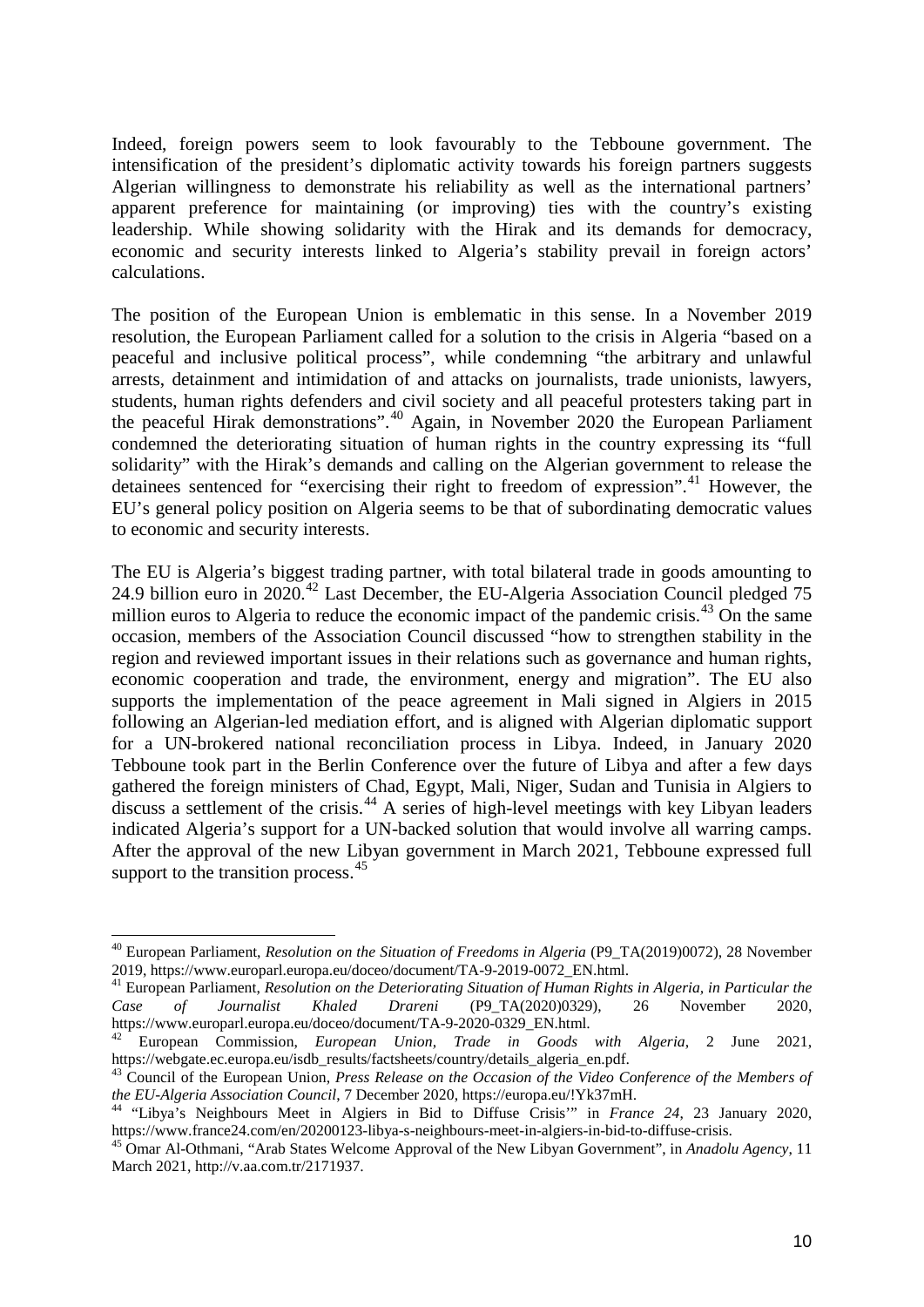The positive role of Algeria for regional stability is also appreciated not just by the EU but by the United States too. In spite of US decreasing attention to North Africa, Washington's economic and security relations with the region have not diminished. Algeria has for years played an important, even critical role in counter-terrorism, especially since the 9/11 terrorist attacks. In addition, the US is one of the top trading partners of Algeria and conversely Algeria is one of the top US trading partners in the MENA region, with the hydrocarbon sector being the main target of US direct investment.<sup>[46](#page-9-5)</sup> The visit of the head of Africom, the Africa Command of the US Armed Forces, to Algeria in September  $2020^{47}$  $2020^{47}$  $2020^{47}$  can be seen as a commitment to strengthening relations, especially in the fight against radical, armed Islamist groups and the pursuit of stability in Libya and the Sahel, the latter also recalled by the new US Secretary of State.<sup>[48](#page-10-1)</sup>

France, the European country with which Algeria has the deepest, but also the most complex, relationship due to legacy of French colonial rule, has also opted to support Tebboune's government. President Emmanuel Macron expressed the hope for a successful political transition after the November 2020 constitutional referendum,  $4^{\circ}$  a position that has remained unchanged after Algeria's complaints about the so-called Stora report, a study on France's rule in Algeria commissioned by Macron and released at the beginning of 2021.<sup>[50](#page-10-3)</sup> Macron has accepted the report's recommendation to establish a "reconciliation and truth commission" but refrained from apologising for French colonial past, whereas Tebboune has said the Algerian government expects nothing short of a "total recognition of all crimes" committed by France.

Months before, at the end of May 2020, the airing by French public television of two documentaries on the Hirak protests resulted in a kind of diplomatic crisis, as Algeria recalled its ambassador to France for consultation, arguing that documentaries were attacks on the Algerian people and institutions.<sup>[51](#page-10-4)</sup> The crisis was however resolved a week later thanks to a call between the two presidents, in which they agreed to coordinate efforts in restoring security and stability in the region.<sup>[52](#page-10-5)</sup>

Macron's stance after the November referendum has led some members of the Hirak to come out with harsh statements against France. As an example, Karim Tabbou, a prominent Hirak

<sup>46</sup> US Department of State, *U.S. Relations with Algeria*, 20 January 2021, https://www.state.gov/u-s-relationswith-algeria. <sup>47</sup> "Le Soudan et l'Algérie, nouveaux centres d'intérêt de la diplomatie américaine en Afrique", in *Le Monde*, 24

<span id="page-10-0"></span>September 2020, https://www.lemonde.fr/afrique/article/2020/09/24/le-soudan-et-l-algerie-nouveaux-centres-dinteret-de-la-diplomatie-americaine-en-afrique\_6053411\_3212.html. <sup>48</sup> "US Secretary of State: Washingthon and Algeria Hope to See Stability in Libya", in *The Libya Observer*, 2

<span id="page-10-1"></span>May 2021, https://www.libyaobserver.ly/node/18440.

<span id="page-10-2"></span><sup>49</sup> "Macron Backs Algeria's Tebboune for a Successful Political Transition", in *Asharq Al-Awsat*, 21 November 2020, https://english.aawsat.com/node/2637976.

<span id="page-10-3"></span><sup>&</sup>lt;sup>50</sup> In 2020, French President Macron tasked historian Benjiamin Stora to write a report aimed at reconciliating memories between France and Algeria in an attempt to help the two countries coming to terms with the legacy of French colonisation in Algeria and of the war that ended it.

<span id="page-10-4"></span><sup>&</sup>lt;sup>51</sup> "Algeria Recalls France Envoy after Protest Films, Rejects Journalist's Bail Plea", in *Arab News*, 27 May 2020, https://arab.news/guh3a.

<span id="page-10-5"></span><sup>&</sup>lt;sup>52</sup> "France, Algeria Pledge to Relaunch Relations after Rift over Hirak Protest Movement", in *The New Arab*, 3 June 2020, https://english.alaraby.co.uk/node/133425.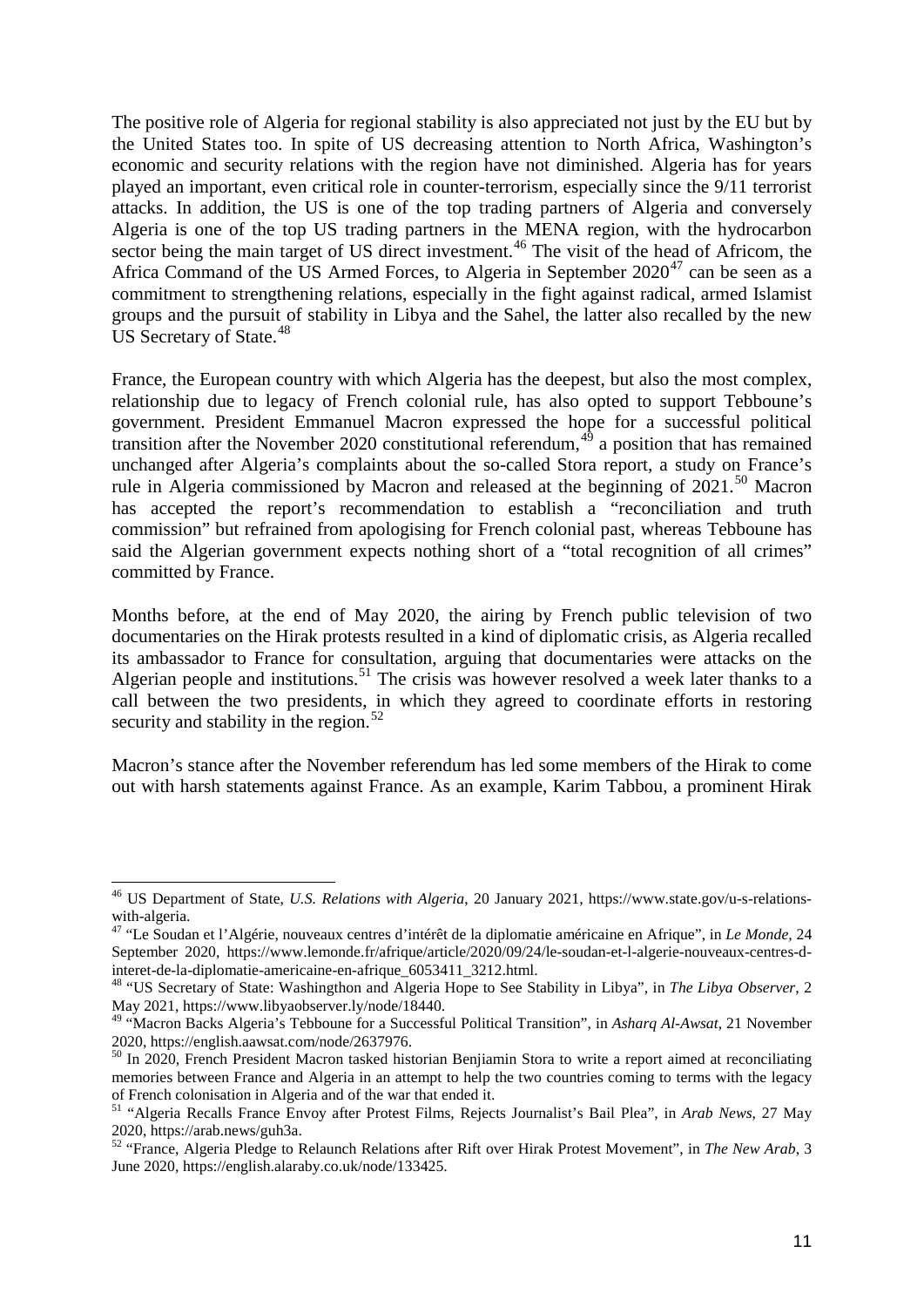figure, has contended that Macron's backing of his Algerian counterpart was "in defiance of all the values of justice, freedom and democracy" France claims to represent and support.<sup>[53](#page-10-2)</sup>

Hence, the attitude of foreign powers towards Algeria seems to be that of preferring continuity to avoid instability. This is due to many strategic interests, including the need to manage migration, fend off terrorist threats and preserve economic exchanges. In recent years, the Mediterranean has become a stage for shifting geopolitical balances, with Russia, Turkey, the Arab Gulf states and even China all taking steps to penetrate the area. China's presence in Algeria, in particular, has been gradually growing thanks to investments, such as the port of El-Hamdania in the framework of the Belt and Road Initiative. Furthermore, during the covid-19 crisis China has been carrying out soft power measures to further expand its influence through vaccine diplomacy and offers of health and infrastructure assistance, including the construction of a covid hospital in Algeria.<sup>[54](#page-11-1)</sup>

### <span id="page-11-0"></span>Conclusion

The Hirak mobilisation represented an unprecedent event in Algeria's recent history. Neither the fear of violent spillovers from Libya nor the legacy of the bloody civil war have smothered the spread of this mobilisation. Inclusiveness, unity, peacefulness and the absence of an established leadership have been the key features of this mass popular movement that demanded regime change in February 2019. As usually happens to rentier states facing economic crises, the inability to buy social peace has increased the saliency of paying (façade) attention to popular demands to avoid undermining internal stability.

The regime's roadmap out of the political impasse – made up of presidential elections, constitutional amendments and early legislative elections – has resulted in a failed attempt to restore the legitimacy of a political system discredited in the eyes of society.<sup>[55](#page-11-2)</sup> "Adjustments" that do not fulfil the Hirak's demands for meaningful political change and that are made in parallel with a repressive campaign targeting the movement's activists will make it harder for those in power to gain popular recognition. This is evident considering both the massive boycott of the various election rounds and the restored street modality of the protests in February 2021. Since then, the authorities have escalated their crackdown on the Hirak through many actions including the requirement of prior authorisation for marches, the deployment of police in the streets and the arrest of civil society activists, reporters, students and members of political parties. [56](#page-11-3)

While external players have shown some solidarity towards the Hirak (most notably the European Parliament), foreign powers are likely to keep supporting the Algerian government for both economic and security reasons. Thus, the outcome of the game is in the hands of

<sup>53</sup> Madjid Makedhi, "Karim Tabbou répond au président français Emmanuel Macron: 'Votre soutien au pouvoir algérien est une insupportable moquerie'", in *El Watan*, 25 November 2020, https://www.elwatan.com/?p=687028.

<span id="page-11-1"></span><sup>54</sup> "Coronavirus, China to Build Hospital in Algeria", in *The North African Post*, 31 March 2020, https://northafricapost.com/?p=39508.

<span id="page-11-2"></span><sup>&</sup>lt;sup>55</sup> Saïd Djaafer, "Un Hirak résilient, un régime autiste: pourquoi il faut urgemment changer de paradigme", in 24H Algerie, 23 February 2021, https://www.24hdz.com/?p=16966.

<span id="page-11-3"></span><sup>&</sup>lt;sup>56</sup> See Ilhem Rachidi, "Repression in Algeria Could It End the Hirak Movement?", in *Sada*, 29 July 2021, https://carnegieendowment.org/sada/85060.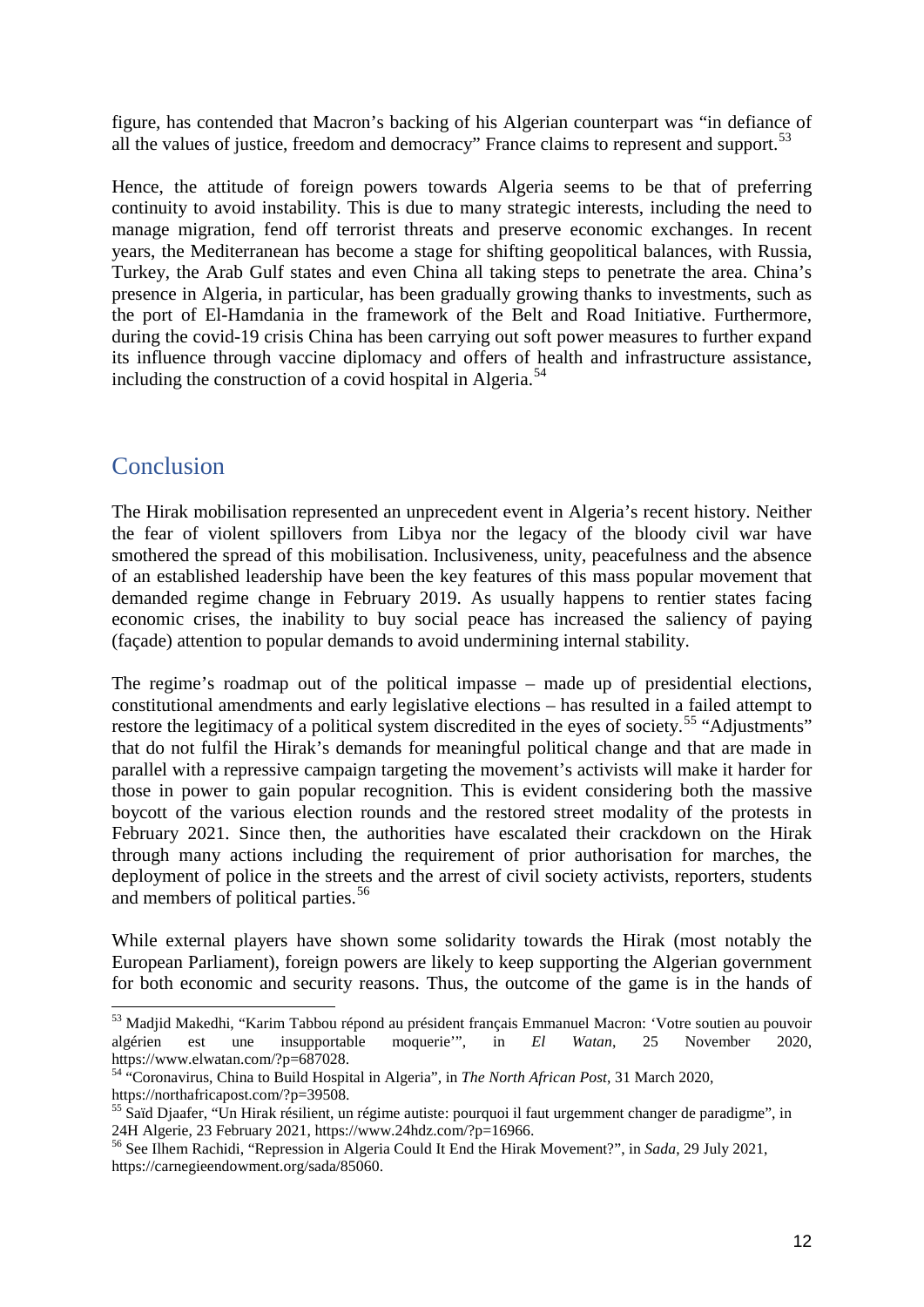internal actors. To date, the prospect for a regime change in Algeria remains distant. Amidst repression and the challenges related to the pandemic, it is to be seen what strategies the Hirak will put forward to carry its activism on. Indeed, the road towards a real transition to democracy and the establishment of the rule of law also runs through the Hirak, if the movement ever manages to build an organisational structure and put forward a detailed programme to implement its requests without falling into the trap of divisions.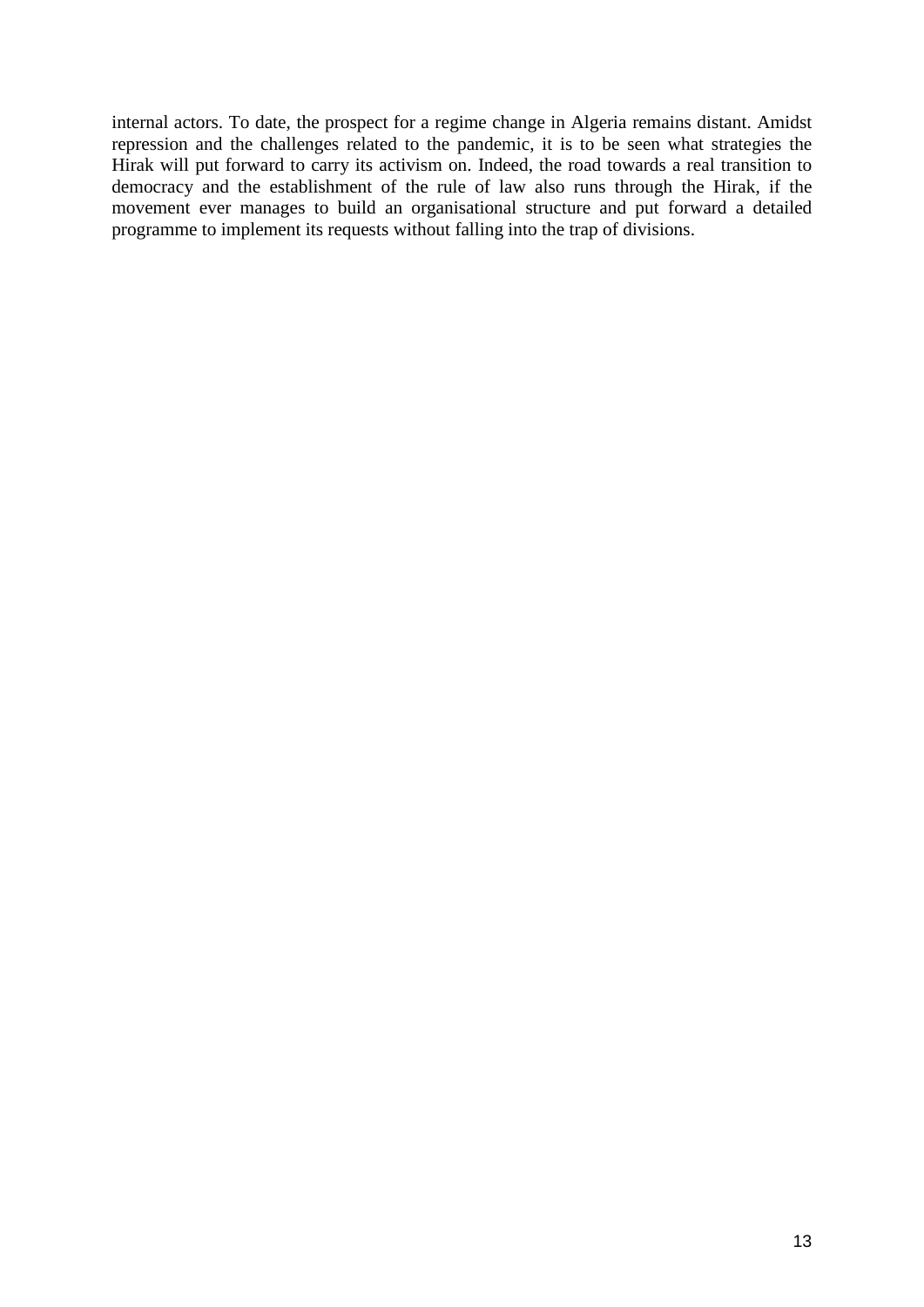#### <span id="page-13-0"></span>References

Moussa Acherchour, "Algeria's Hirak: Between Concerns of Division and Betting on Unity", in *Bawader*, 19 August 2021, https://www.arab-reform.net/?p=19508

Abdelghani Aichoun, "'Nida 22', une initiative pour une concertation autonome intra-hirak", in *El Watan*, 22 October 2020, https://www.elwatan.com/?p=681461

Omar Al-Othmani, "Arab States Welcome Approval of the New Libyan Government", in *Anadolu Agency*, 11 March 2021, http://v.aa.com.tr/2171937

Abd al-Razzaq bin Abdullah, "Algeria: President Announces Recovery, New Election Law", in *Anadolu Agency*, 13 December 2020, http://v.aa.com.tr/2075649

Gian Paolo Calchi Novati and Caterina Roggero, *Storia dell'Algeria indipendente. Dalla guerra di liberazione a Bouteflika*, Milano, Bompiani, 2018

Hiyem Cheurfa, "The Laughter of Dignity: Comedy and Dissent in the Algerian Popular Protests", in *Jadaliyya*, 26 March 2019, https://www.jadaliyya.com/Details/38495

Committee to Protect Journalists, *Algeria Blocks 3 News Websites and Criminalizes False News*, 22 April 2020, https://cpj.org/?p=37342

Council of the European Union, *Press Release on the Occasion of the Video Conference of the Members of the EU-Algeria Association Council*, 7 December 2020, https://europa.eu/!Yk37mH

Andrea Dessì, "Algeria at the Crossroads, between Continuity and Change", in *IAI Working Papers*, No. 11|28 (September 2011), https://www.iai.it/en/node/3379

Saïd Djaafer, "Un Hirak résilient, un régime autiste: pourquoi il faut urgemment changer de paradigme", in *24H Algerie*, 23 February 2021, https://www.24hdz.com/?p=16966

Tin Hinane el Kadi, "Women's Role in Algerian Pro-Democracy Movement", in Lorenzo Coslovi et al., "Women in Transition: The Role of Women and the Arab Springs 2.0", in *CeSPI Research Reports*, December 2020, p. 35-42, https://www.cespi.it/en/node/1646

European Commission, *European Union, Trade in Goods with Algeria*, 2 June 2021, https://webgate.ec.europa.eu/isdb\_results/factsheets/country/details\_algeria\_en.pdf

European Parliament, *Resolution on the Deteriorating Situation of Human Rights in Algeria, in Particular the Case of Journalist Khaled Drareni* (P9\_TA(2020)0329), 26 November 2020, https://www.europarl.europa.eu/doceo/document/TA-9-2020-0329\_EN.html

European Parliament, *Resolution on the Situation of Freedoms in Algeria* (P9\_TA(2019)0072), 28 November 2019, https://www.europarl.europa.eu/doceo/document/TA-9-2019-0072\_EN.html

Saadia Gacem et al. "Femmes algériennes pour un changement vers l'égalité", in *El Watan*, 21 March 2019, https://www.elwatan.com/?p=565017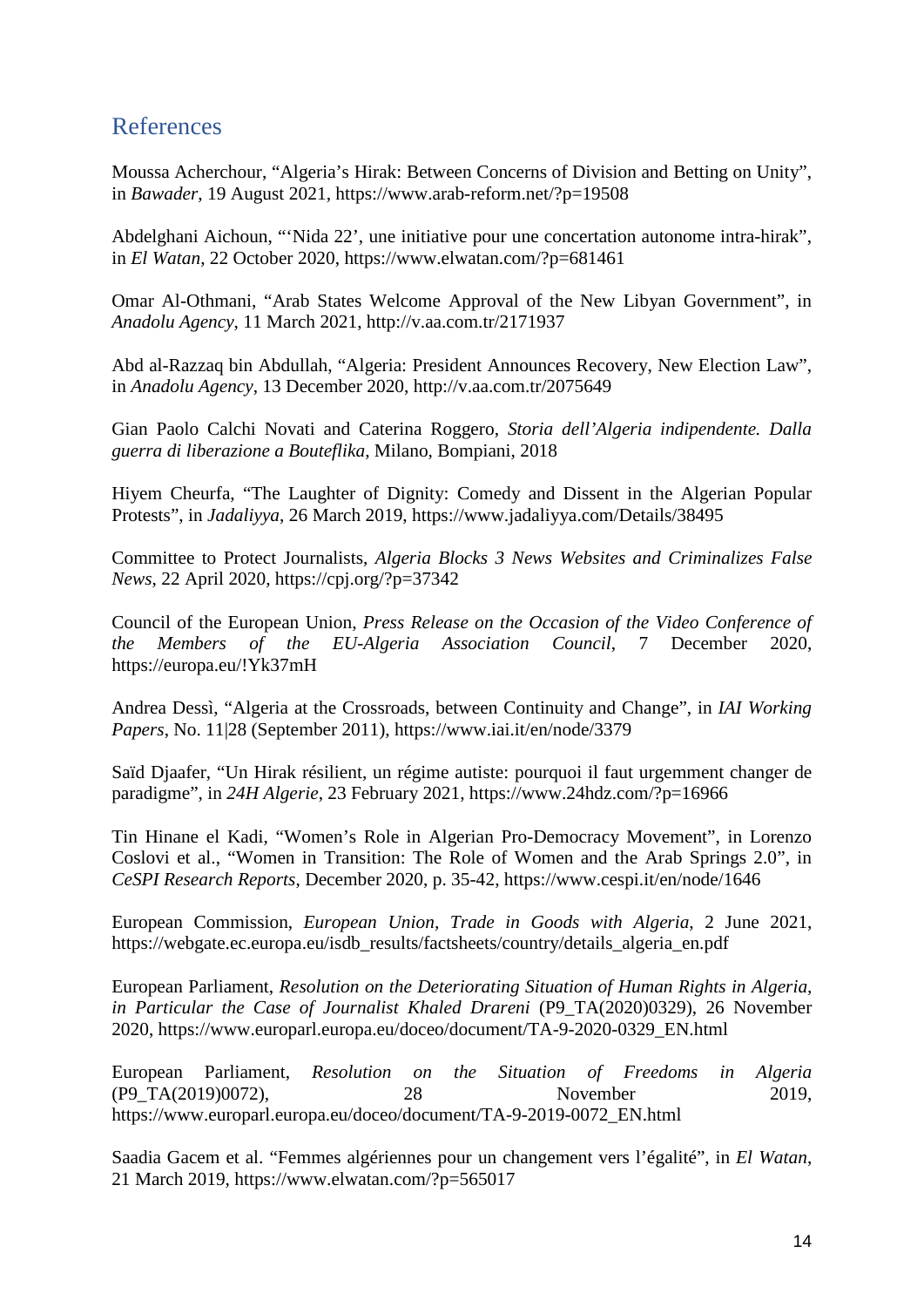Dalia Ghanem, "Limiting Change through Change: The Key to the Algerian Regime's Longevity", in *Carnegie Reports*, April 2018, https://carnegieendowment.org/publications/76237

Dalia Ghanem, "'New Algeria' Same as the Old Algeria", in *Diwan*, 6 November 2020, https://carnegie-mec.org/diwan/83154

Dalia Ghanem, "The Shifting Foundations of Political Islam in Algeria", in *Carnegie Papers*, April 2019, https://carnegieendowment.org/publications/79047

Eric Goldstein, "During Pandemic, Algeria Tightens Vise on Protest Movement", in *HRW Dispatches*, 19 April 2020, https://www.hrw.org/node/341495

Madjid Makedhi, "Karim Tabbou répond au président français Emmanuel Macron: 'Votre soutien au pouvoir algérien est une insupportable moquerie'", in *El Watan*, 25 November 2020, https://www.elwatan.com/?p=687028

James McDougall, "How Algeria's Army Sacrificed a President to Keep Power", in *BBC News*, 6 April 2019, https://www.bbc.com/news/world-africa-47821980

Sofian Philip Naceur, "Call for Genuine Democracy", in *D+C*, December 2020, p. 16-17, https://www.dandc.eu/en/node/4516

Inès Osman, "Algeria: The Arab Spring's Late Bloomer?", in *Tahrir Institute for Middle East Policy Analysis*, 9 February 2021, https://timep.org/commentary/analysis/algeria-the-arabsprings-late-bloomer

Ilhem Rachidi, "Repression in Algeria Could It End the Hirak Movement?", in *Sada*, 29 July 2021, https://carnegieendowment.org/sada/85060

Michael Robbins, *The 2019 Algerian Protests*, Arab Barometer, August 2019, https://www.arabbarometer.org/wp-content/uploads/ABV\_Algeria\_Protests\_Public-Opinion\_Arab-Barometer\_2019.pdf

Thomas Serres, "Is Algeria's Hirak Dead?", in *Al Jazeera*, 22 February 2021, https://aje.io/hab5h

Joane Serrieh, "Algeria Holds Presidential Election as Thousands Demonstrate against Vote", in *Al Arabiya*, 12 December 2019, https://ara.tv/y5hyg

Mahpari Sotoudeh, "Successes and Shortcomings: How Algeria's Hirak Can Inform Lebanon's Protest Movement", in *Middle East Institute Articles*, 3 June 2020, https://www.mei.edu/node/81308

Transparency International, *Corruption Perceptions Index 2019*, 2020, https://www.transparency.org/en/publications/corruption-perceptions-index-2019

Aili Mari Tripp, "Beyond Islamist Extremism: Women and the Algerian Uprisings of 2019", in *CMI Briefs*, No. 2019:09 (October 2019), https://www.cmi.no/publications/6983